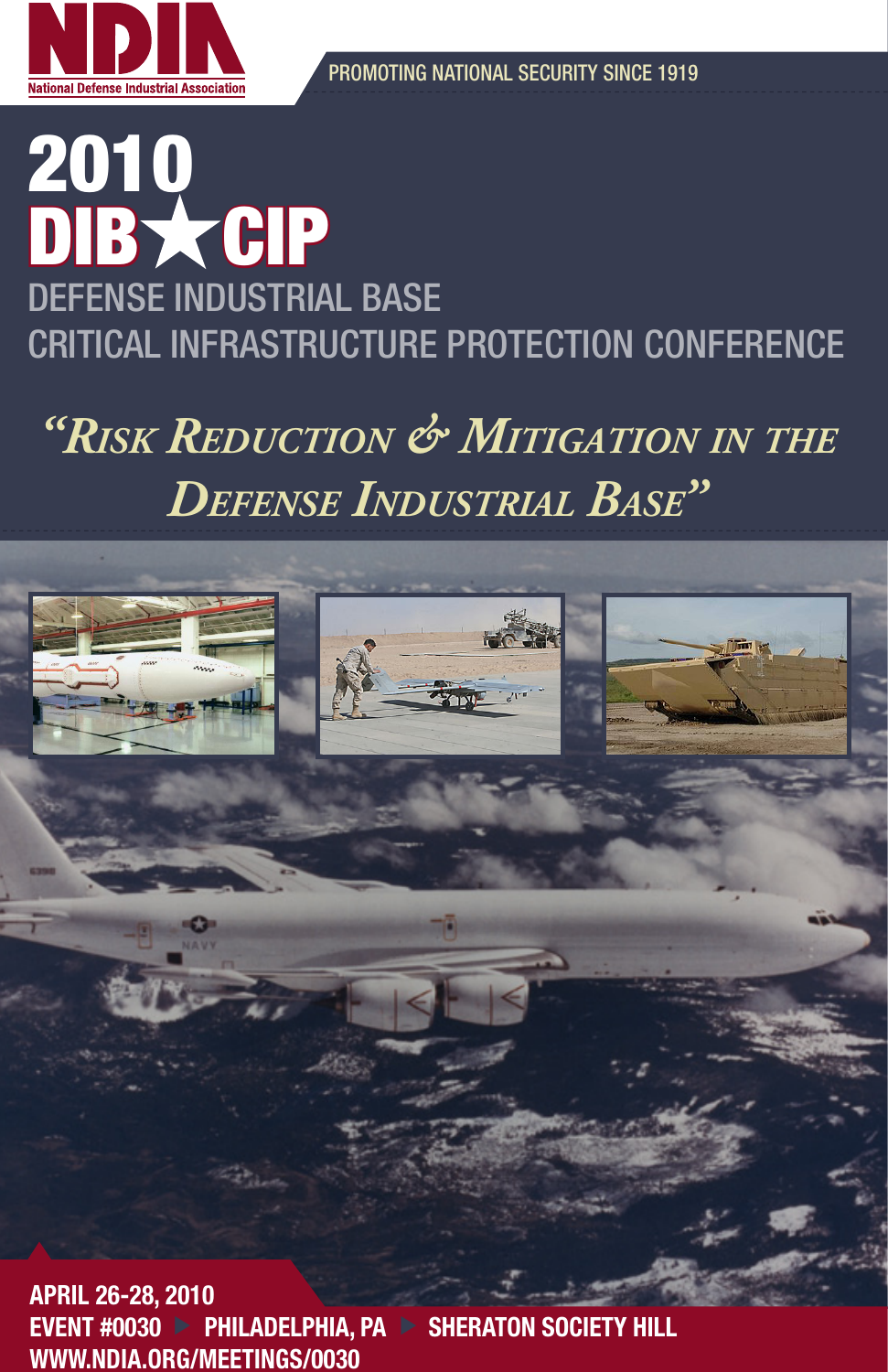# 2010 DIB  $\bigstar$  CIP

## **MONDAY, APRIL 26, 2010**

| 12:00-7:30pm     | Registration                |  |
|------------------|-----------------------------|--|
| $6:00 - 7:30$ pm | <b>Networking Reception</b> |  |

### **TUESDAY, APRIL 27, 2010**

| 7:00-5:00pm      | Registration                                                                                                                                                                                                                                                                                                                                                                                                                                              |
|------------------|-----------------------------------------------------------------------------------------------------------------------------------------------------------------------------------------------------------------------------------------------------------------------------------------------------------------------------------------------------------------------------------------------------------------------------------------------------------|
| 7:00-8:00am      | <b>Continental Breakfast</b>                                                                                                                                                                                                                                                                                                                                                                                                                              |
| $8:00 - 8:15$ am | Welcome & Introduction<br>• MG Barry D. Bates, USA (Ret), Vice President, Operations, NDIA;<br>DIB SCC Chairman<br>· Mr. Jamie Clark, Director, Defense Critical Infrastructure<br>Program, Office of the Assistant Secretary of Defense for Homeland<br>Defense and Americas' Security Affairs; DIB GCC Chairman                                                                                                                                         |
| 8:15-9:15am      | <b>Keynote Address</b><br>• Honorable Dr. Paul Stockton, Assistant Secretary of Defense for<br>Homeland Defense and Americas' Security Affairs                                                                                                                                                                                                                                                                                                            |
| 9:15-10:15am     | Senior Level Discussion on Infrastructure Protection<br>• Mr. Todd Keil, Assistant Secretary, Office of Infrastructure<br>Protection, U.S. Department of Homeland Security                                                                                                                                                                                                                                                                                |
|                  | Discussion Topics: Challenges and efforts relating the protection of<br>assets essential to the nation's security, public health and safety,<br>economic vitality and way of life.                                                                                                                                                                                                                                                                        |
| 10:15-10:45am    | <b>Networking Break</b>                                                                                                                                                                                                                                                                                                                                                                                                                                   |
| 10:45-12:00pm    | Panel: Resilience Leadership<br>• Mr. Michael C. H. McDaniel, Deputy Assistant Secretary of<br>Defense for Homeland Defense Strategy, Prevention & Mission<br>Assurance, DoD<br>• Mr. Raymond Musser, Staff Vice President - Security, General<br>Dynamics; DIB SCC Vice Chairman<br>· Ms. Carolyn Parisot, FBI<br>• Mr. Darrell Darnell, Director, Critical Infrastructure Protection<br>and Resilience Policy, National Security Staff, The White House |
|                  | Discussion Topics: Critical Infrastructure Protection activities<br>affecting DIB sector resiliency; Visions for the future.                                                                                                                                                                                                                                                                                                                              |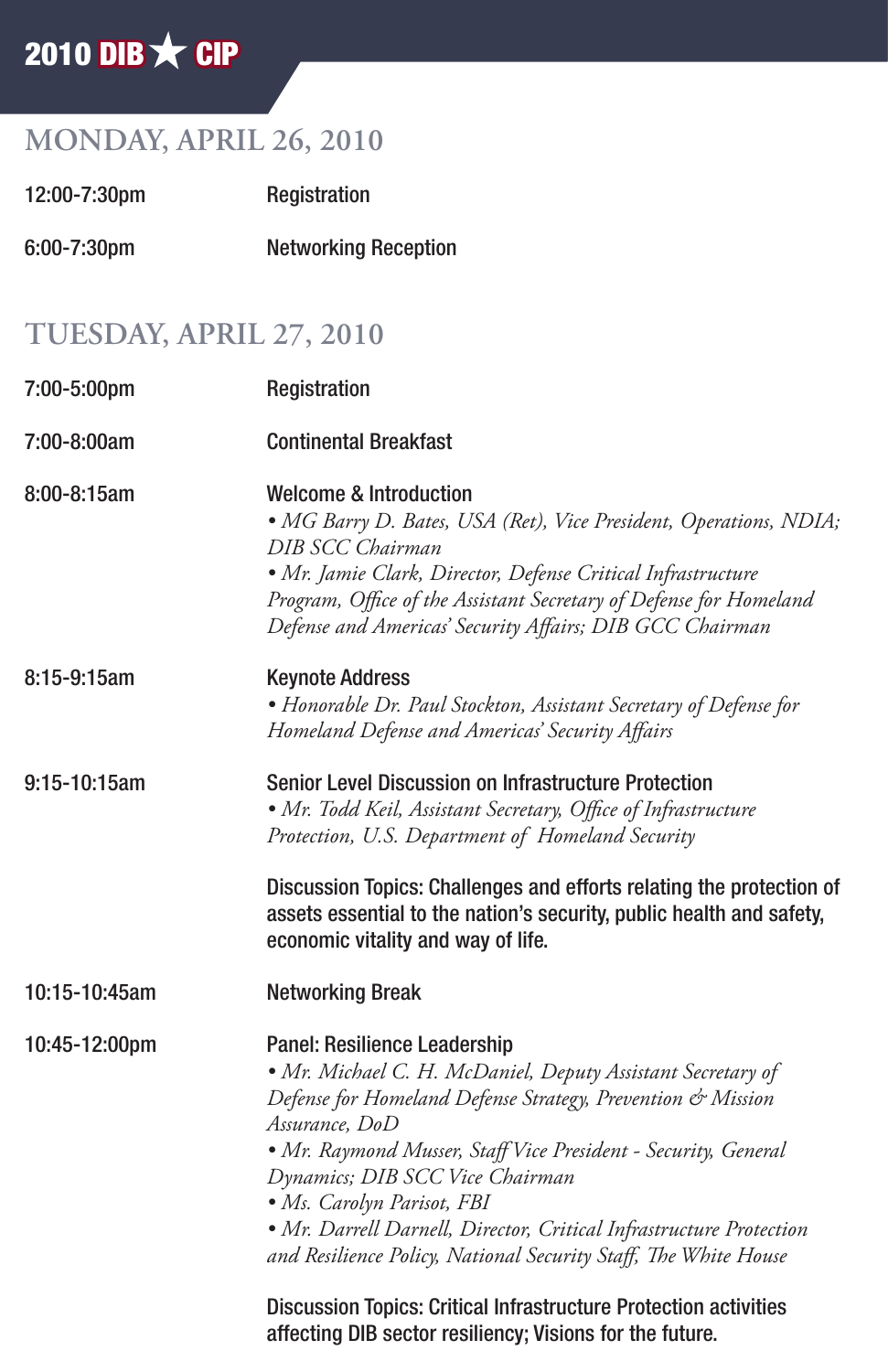

| 12:00-1:00pm   | <b>Networking Buffet Lunch</b>                                                                                                                                                                                                                                                                                                                                                                                                                                                                                                                                                                                                                                                                                                                                                                                                                                                                                                                            |
|----------------|-----------------------------------------------------------------------------------------------------------------------------------------------------------------------------------------------------------------------------------------------------------------------------------------------------------------------------------------------------------------------------------------------------------------------------------------------------------------------------------------------------------------------------------------------------------------------------------------------------------------------------------------------------------------------------------------------------------------------------------------------------------------------------------------------------------------------------------------------------------------------------------------------------------------------------------------------------------|
| $1:00-2:00$ pm | Keynote Address: The Economic Crisis and Its Impact on the DIB:<br>Defense Industrial Base Forecasts 2010-2020<br>• Mr. James Averell, Economist, DCMA-Industrial Analysis Center                                                                                                                                                                                                                                                                                                                                                                                                                                                                                                                                                                                                                                                                                                                                                                         |
| 2:00-3:15pm    | Panel: Cyber Security Critical Infrastructure Protection and<br><b>Public-Private Partnerships</b><br>• Mr. Thomas Bozek, Principal, Bozek Consulting, LLC<br>• Mr. Steve Lines, Director, Business Continuity and Information<br>Assurance, Science Applications International Corporation (SAIC);<br>DSIE Chairman<br>• Mr. Guy Copeland, Vice President of Information Infrastructure<br>Advisory Programs within Computer Science Corporation's North<br>American Public Sector; CSCSWG Co-Chairman<br>• Mr. Brian Fredericks, Deputy, DIB CS/IA Task Force, OASD (NII)<br>• Mr. Eric Noonan, Director of Security, BAE Systems<br>Discussion Topics: Defense industry efforts to combat the<br>attacks of cyber warfare; The mission and activities of the<br>Defense Security Information Exchange; Public-private<br>partnerships; National level issues, initiatives and activities of<br>the working bodies of the President's National Security |
|                | Telecommunications Advisory Committee (NSTAC).                                                                                                                                                                                                                                                                                                                                                                                                                                                                                                                                                                                                                                                                                                                                                                                                                                                                                                            |
| 3:15-3:45pm    | <b>Networking Break</b>                                                                                                                                                                                                                                                                                                                                                                                                                                                                                                                                                                                                                                                                                                                                                                                                                                                                                                                                   |
| 3:45-5:00pm    | Panel: Critical Infrastructure Protection Mission Assurance<br><b>Assessments (MAA)</b><br>· Mr. Steve Turdo, Industrial Specialist, DCMA Lead CIP-MAA<br>Analyst, DCMA-Industrial Analysis Center<br>• Col Thomas McGinley, USAF, Provost Marshal J34, National<br>Guard Bureau<br>• Mr. Justin Rubin, Business Continuity Coordinator, BAE Systems<br>Electronic Solutions<br>· BG James Hoyer, USA, Director, Joint Staff, WV Army National Guard<br>· MAJ Scott White, USA, CIP-MAA Team Leader, NY Army National Guard<br>• ILT Jeremy Samples, USA, CIP-MAA Team Leader, WV Army<br>National Guard, JITEC<br>• 1SG Jon Huddleston, USA, CIP-MAA Team Sergeant/Mission<br>Analyst, CO Army National Guard<br>Discussion Topics: Overview and demonstration of DoD CIP-MAA<br>purpose and process; Trend analysis and mitigation strategies for<br>common vulnerabilities within the sector.                                                          |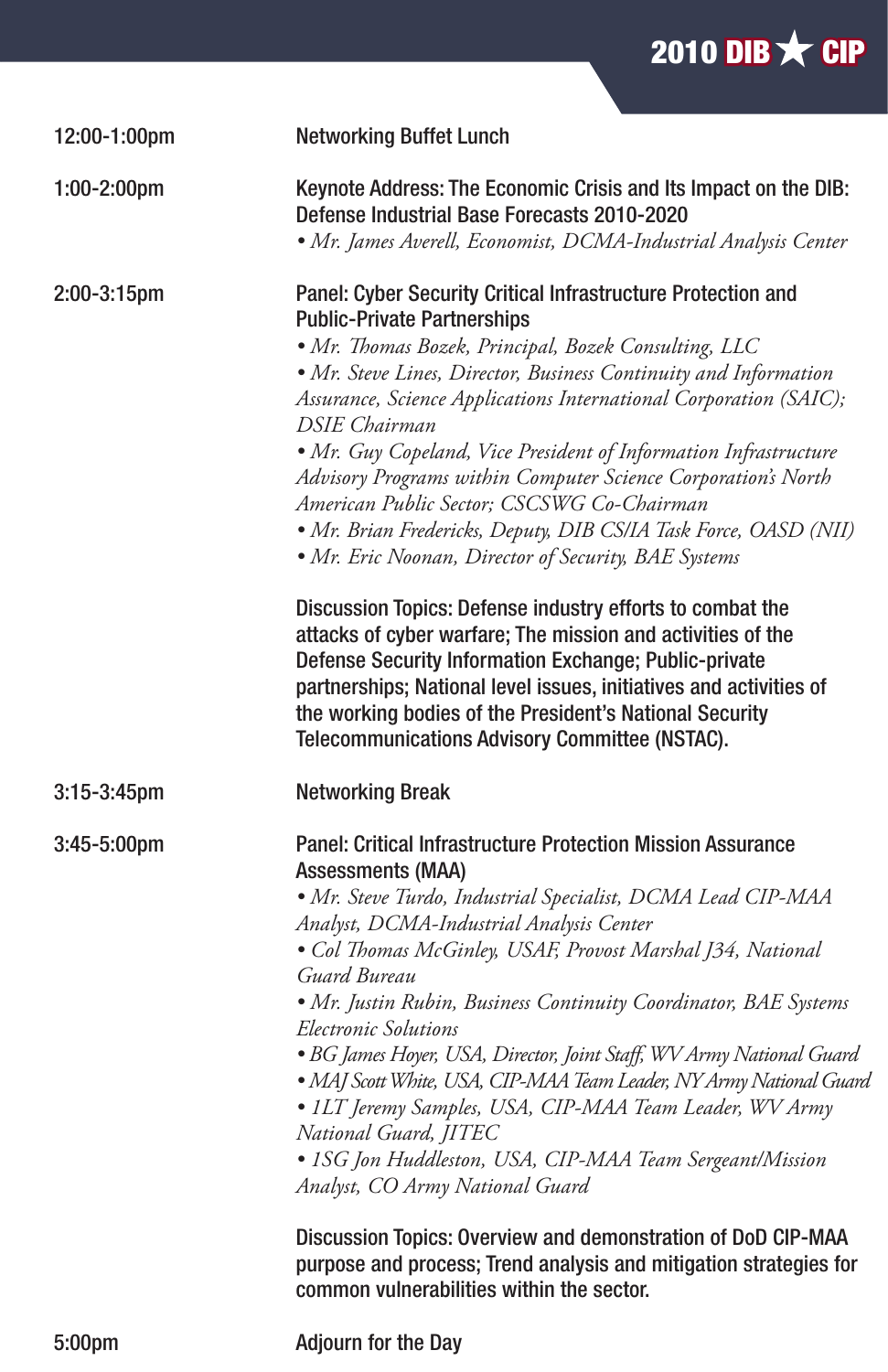# 2010 DIB  $\bigstar$  CIP

## **WEDNESDAY, APRIL 28, 2010**

| 7:00-5:00pm   | Registration                                                                                                                                                                                                                                                                                                                                                                                                                                                                                                                 |
|---------------|------------------------------------------------------------------------------------------------------------------------------------------------------------------------------------------------------------------------------------------------------------------------------------------------------------------------------------------------------------------------------------------------------------------------------------------------------------------------------------------------------------------------------|
| 7:00-8:00am   | <b>Continental Breakfast</b>                                                                                                                                                                                                                                                                                                                                                                                                                                                                                                 |
| 8:00-9:00am   | <b>Industry Keynote Address</b><br>• Mr. Ed Halibozek, Vice President of Security, Flight Operations and<br>Administration, Northrop Grumman Corporation                                                                                                                                                                                                                                                                                                                                                                     |
|               | Discussion Topics: Preparedness, Security, Business Continuity and<br>Resiliency within the Defense Industrial Base.                                                                                                                                                                                                                                                                                                                                                                                                         |
| 9:00-10:00am  | Threats to the DIB<br>• Ms. Melissa Smislova, Associate Deputy Under Secretary for Analysis<br>(DU/S-A), U.S. Department of Homeland Security                                                                                                                                                                                                                                                                                                                                                                                |
|               | Discussion Topics: A general threat overview for current activities<br>within the last 6-9 months with a focus on matters important to<br>the Defense Industry; Perspectives on the effectiveness of public/<br>private sector information sharing practices and a vision for<br>improving information sharing capabilities in the future.                                                                                                                                                                                   |
| 10:00-10:30am | <b>Networking Break</b>                                                                                                                                                                                                                                                                                                                                                                                                                                                                                                      |
| 10:30-12:00pm | Panel: Homeland Defense/Security/Local Program<br><b>Implementation - Effective Partnerships</b><br>• Mr. Raymond Musser, Staff Vice President - Security, General<br>Dynamics; DIB SCC Vice Chairman<br>• Chief William McSweeney, Los Angeles Sheriff, Homeland<br>Security Division<br>· Sgt. Peter Jackson, Los Angeles Sheriff's Department, Joint Regional<br>Intelligence Center<br>• Ms. Kathy McKeever, Assistant Deputy Director, Critical<br>Infrastructure Protection, California Emergency Management<br>Agency |
|               | Discussion Topics: Ongoing and planned activities, success<br>stories and challenges with implementing comprehensive<br>preparedness, response and recovery tactical programs<br>operations in major metropolitan areas by building effective<br>partnerships with the federal government, regions, state                                                                                                                                                                                                                    |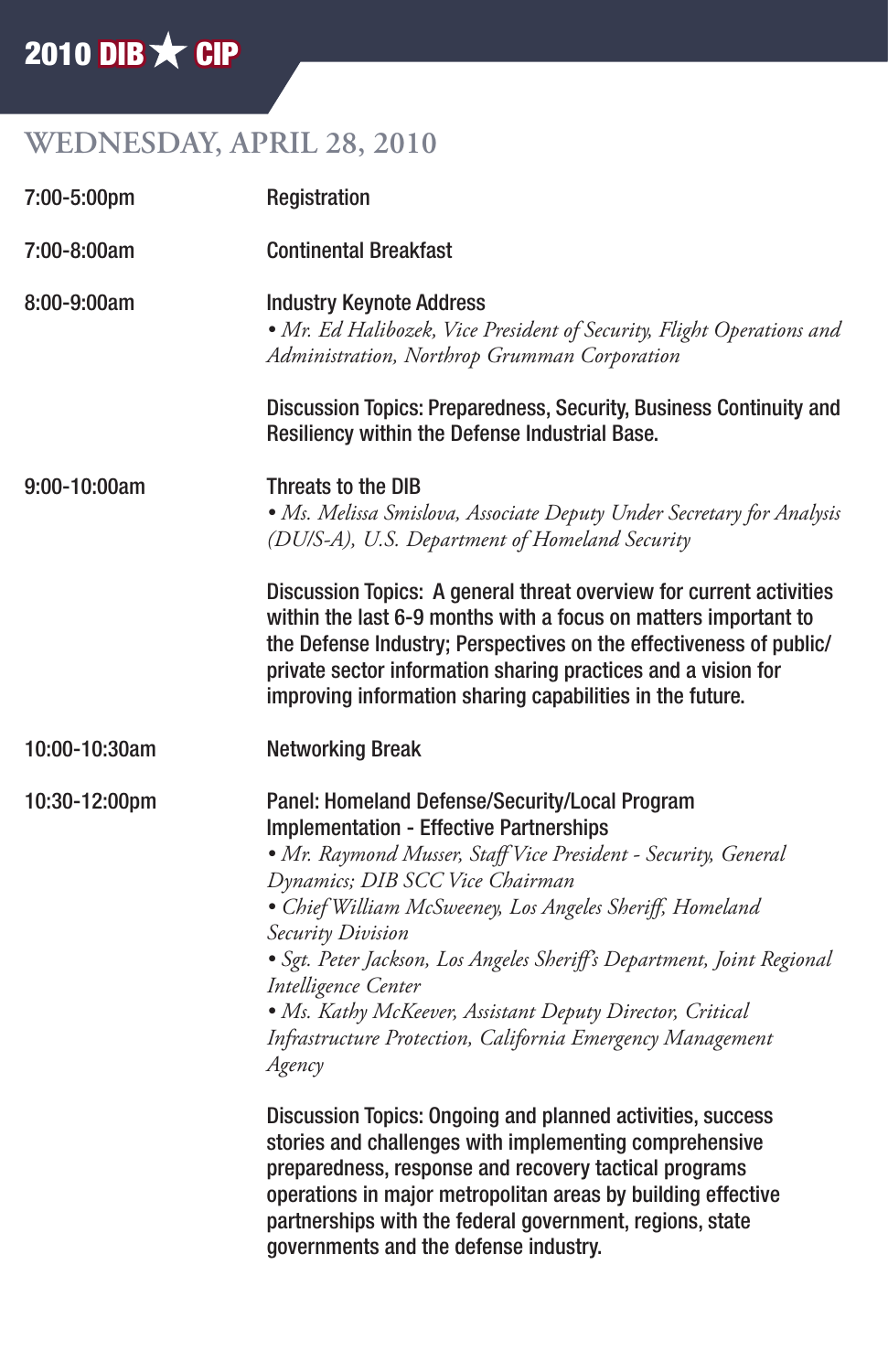| 2010 DIB $\times$ CIP |  |  |  |
|-----------------------|--|--|--|
|                       |  |  |  |
|                       |  |  |  |

| 12:00-1:00pm          | <b>Networking Buffet Lunch</b>                                                                                                                                                                                                                                                                                                                                                                                                                                                                                                                                                                                                                                                                                                                                                                                                                                              |
|-----------------------|-----------------------------------------------------------------------------------------------------------------------------------------------------------------------------------------------------------------------------------------------------------------------------------------------------------------------------------------------------------------------------------------------------------------------------------------------------------------------------------------------------------------------------------------------------------------------------------------------------------------------------------------------------------------------------------------------------------------------------------------------------------------------------------------------------------------------------------------------------------------------------|
| $1:00-2:30$ pm        | Panel: Interdependencies Risk Management<br>• Ms. Mary Ann Tierney, Deputy Managing Director for Emergency<br>Management, Philadelphia<br>• Capt. Walt Smith, Philadelphia Police Department, Homeland<br>Security Division<br>• Mr. Lawrence V. Wasnock, Vice President, Human Resources &<br>Ethics Officer, L-3 Communications - Marine & Power Systems<br>· Mr. Jake Carson, Program Manager, U.S. Transportation<br>Command<br>• Mr. Christopher Reichart, Head, Infrastructure & Networks<br>Analysis & Assessment Branch, Naval Surface Warfare Center-<br>Dahlgren Division, Z32<br>Discussion Topics: Improving government communication,<br>analysis and coordination for DIB CIKR dependent systems to<br>enhance the overall resiliency of the sector; A discussion of<br>typical dependencies and what government and industry are<br>doing to mitigate risks. |
| 2:30-3:00pm           | <b>Networking Break</b>                                                                                                                                                                                                                                                                                                                                                                                                                                                                                                                                                                                                                                                                                                                                                                                                                                                     |
| 3:00-4:30pm           | Panel: DIB Sector Involvement in Recent and Planned Exercises<br>· COL Paul Ahern, USA, Director, Response Team, DCMA-<br><b>Industrial Analysis Center</b><br>· Mr. John Schauffert, Assessments Branch Chief, Force Protection<br>and Mission Assurance Division, U.S. Northern Command, J34<br>· Mr. David Kemeter, Lead, Planning and Preparedness, DCMA-<br>Homeland Defense<br>• Mr. Robert Connors, Preparedness Director, Raytheon Company<br>• Ms. Nancy Pomerleau, Exercise Director, Partnership Outreach<br>Division, DHS-IP DIB<br>Discussion Topics: Lesson learned and activities planned for<br>upcoming exercises; DIB sector involvement in recent and<br>planned exercises; Raytheon's preparedness planning and<br>participation in national and local area exercises.                                                                                  |
| $4:30-5:00 \text{pm}$ | <b>Closing Remarks</b>                                                                                                                                                                                                                                                                                                                                                                                                                                                                                                                                                                                                                                                                                                                                                                                                                                                      |
|                       | • Mr. Jamie Clark, Director, Defense Critical Infrastructure<br>Program, Office of the Assistant Secretary of Defense for Homeland<br>Defense and Americas' Security Affairs; DIB GCC Chairman                                                                                                                                                                                                                                                                                                                                                                                                                                                                                                                                                                                                                                                                              |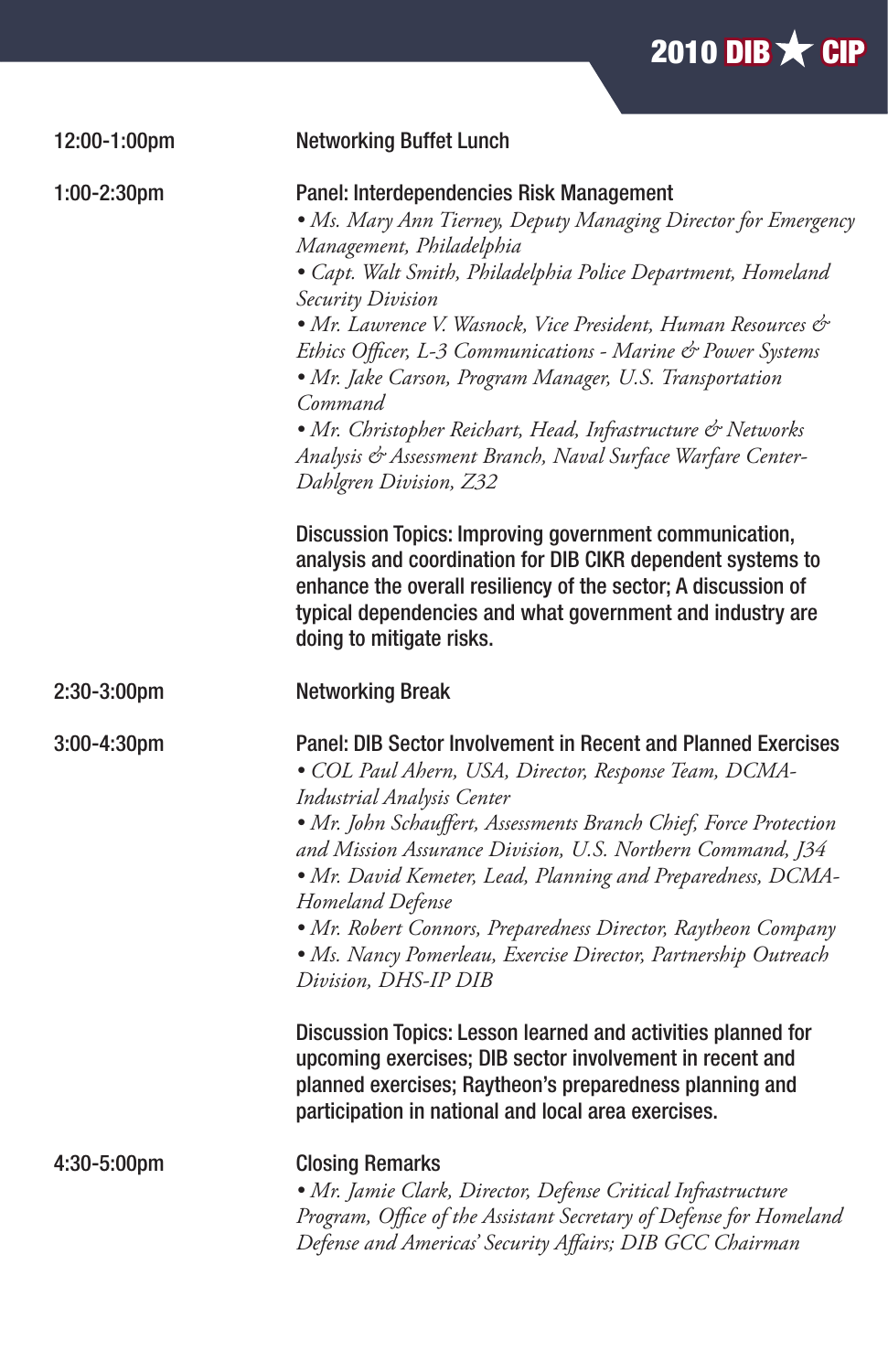

## **THANK YOU TO OUR PROMOTIONAL PARTNER**



CSC has an unparalleled ability to solve the critical cyber challenges our clients face. Our cybersecurity solutions are built upon an in-depth understanding of IT vulnerabilities, knowledge of cyber enemies, and proven experience building and managing enterprise networks and systems. As a trusted leader in cyber solutions around the world, CSC protects some of the nation's—and the world's—most sensitive information, systems and networks.

Drawing on our 50 years of expertise and experience, we help organizations achieve a new competitive advantage in the marketplace. Our deep understanding of cyber complexities that cover the entire cyber spectrum gives our clients the assurance they need to take action, mitigate risks and realize their full potential in this digital economy.

Our Defense Industrial Base—Security Assessment Report (DIB-SAR) solution allows contractors to address the ever changing threat environment and quickly evolving Department of Defense regulations for controlled, unclassified information programs and technologies. CSC helps DoD contractors to get a better understanding of their overall security posture and meet security requirements necessary to host CUI data. The DIB-SAR solution suite consists of three services: DIB-SAR assessment, infrastructure build-out of a corporation's IT environment to cover gaps determined in the assessment, and an executive report identifying areas of compliance with FISMA and NIST standards.

For additional information, please visit: http://www.csc.com.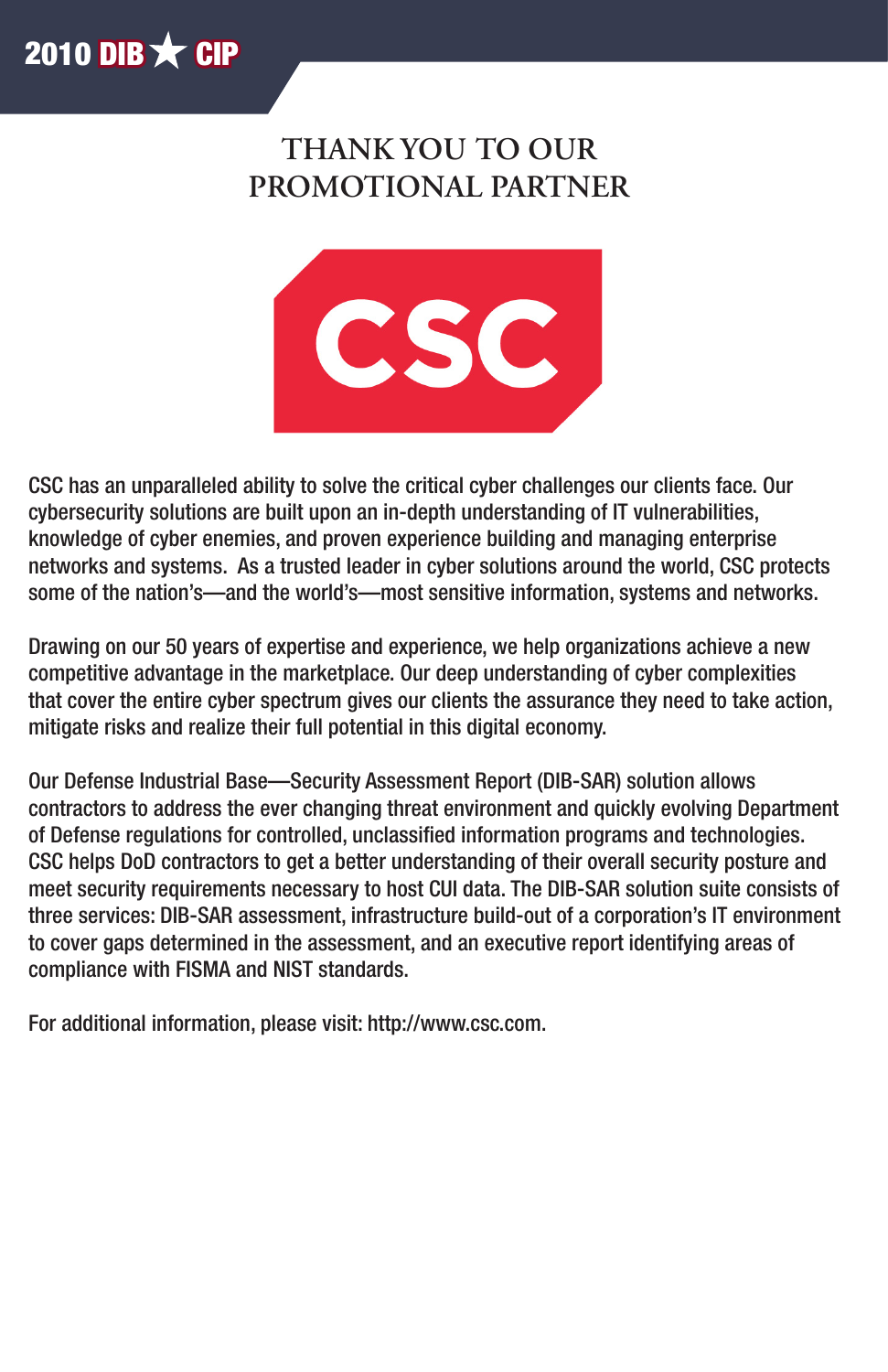

#### PROCEEDINGS

Proceedings will be available on the web through the Defense Technical Information Center (DTIC) two weeks after the conference. All registered attendees will receive an email notification once the proceedings are available.

#### SPEAKER DONATION

In lieu of Speaker gifts, a donation has been made to the Wounded Warrior Project.

For additional information, please visit: www.woundedwarriorproject.org.

#### **SURVEY**

A survey will be e-mailed to you after the event. NDIA would greatly appreciate your time in completing the survey to help make our event even more successful in the future.

#### ADVERTISING

Advertise in National Defense magazine and increase your organization's exposure. National Defense will be distributed to attendees of this event, as well as other NDIA events. For more information, please contact Dino Pignotti, NDIA, at (703) 247-2541 or dpignotti@ndia.org.

#### LOCATION

Sheraton Society Hill Hotel One Dock Street Philadelphia, PA 19106 (215) 238-6000

#### **CONTACT**

Ms. Meredith Geary, CMP, Associate Director, NDIA (703) 247-9476 mgeary@ndia.org